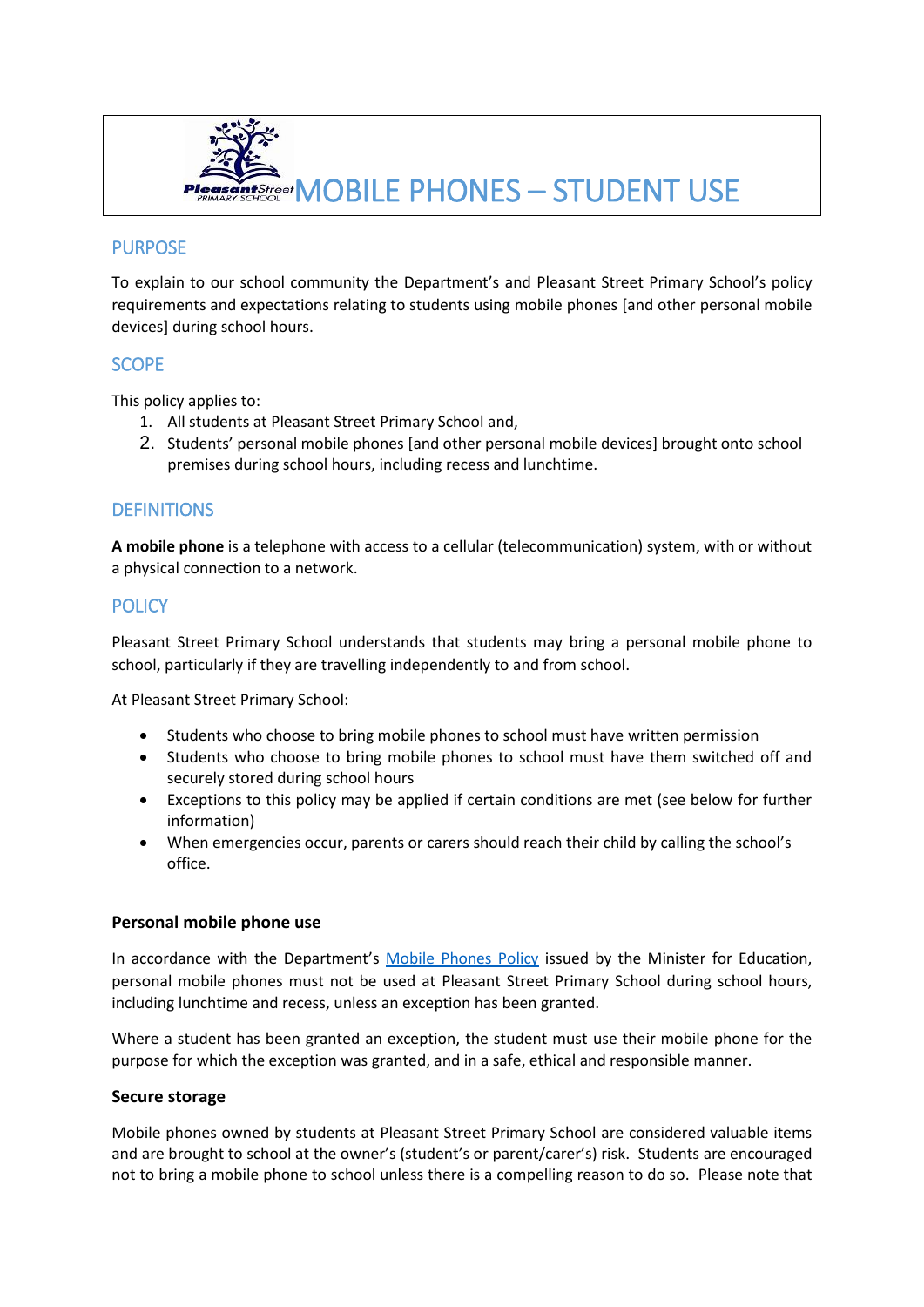Pleasant Street Primary School does not have accident insurance for accidental property damage or theft. Students and their parents/carers are encouraged to obtain appropriate insurance for valuable items. Refer to the

# **Enforcement**

Students who use their personal mobile phones inappropriately at Pleasant Street Primary School may be issued with consequences consistent with our school's existing student engagement polices [insert the name of the relevant policy/policies at your school *e.g. Student Wellbeing and Engagement* and/or *Code of Conduct* or *Bullying* policies.]

At Pleasant Street Primary School inappropriate use of mobile phones is **any use during school hours**, unless an exception has been granted, and particularly use of a mobile phone:

- in any way that disrupts the learning of others
- to send inappropriate, harassing or threatening messages or phone calls
- to engage in inappropriate social media use including cyber bullying
- to capture video or images of people, including students, teachers and members of the school community without their permission
- to capture video or images in the school toilets, changing rooms, swimming pools and gyms
- during tests and assessments

## **Exceptions**

Exceptions to the policy:

- may be applied during school hours if certain conditions are met, specifically,
	- o Health and wellbeing-related exceptions; and
	- o Exceptions related to managing risk when students are offsite.
- can be granted by the principal, or by the teacher for that class, in accordance with the Department's [Mobile Phones Policy.](https://www.education.vic.gov.au/school/principals/spag/safety/Pages/mobilephones.aspx)

The three categories of exceptions allowed under the Department's [Mobile Phones Policy](https://www.education.vic.gov.au/school/principals/spag/safety/Pages/mobilephones.aspx) are:

## *1. Learning-related exceptions*

| <b>Specific exception</b>                                                                                                          | <b>Documentation</b>                                          |
|------------------------------------------------------------------------------------------------------------------------------------|---------------------------------------------------------------|
| For specific learning activities (class-based<br>exception)                                                                        | Unit of work, learning sequence                               |
| For students for whom a reasonable adjustment to<br>a learning program is needed because of a disability<br>or learning difficulty | Individual Learning Plan, Individual<br><b>Education Plan</b> |

## *2. Health and wellbeing-related exceptions*

| <b>Specific exception</b>        | <b>Documentation</b>               |
|----------------------------------|------------------------------------|
| Students with a health condition | <b>Student Health Support Plan</b> |
| Students who are Young Carers    | A localised student record         |